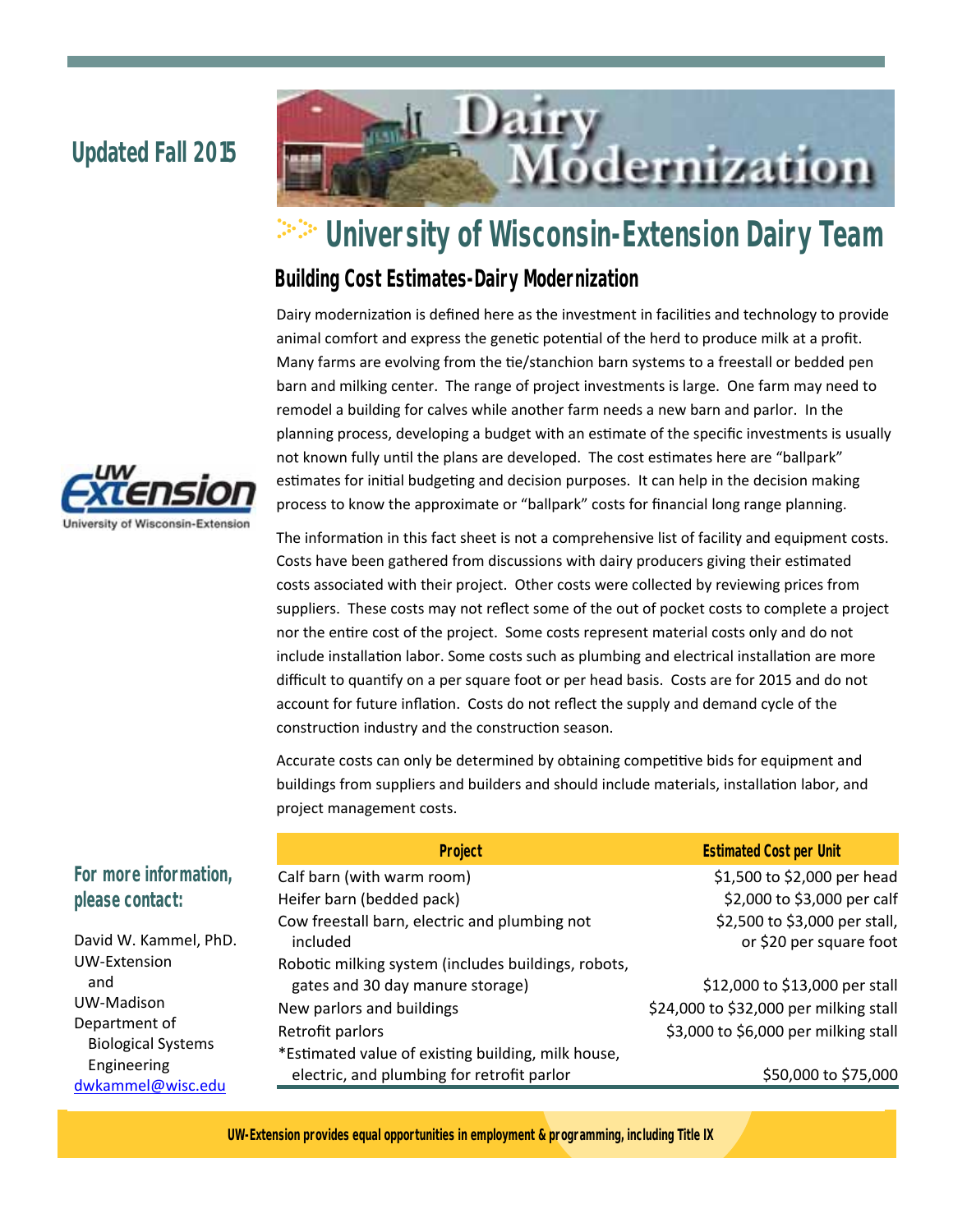| <b>Building Frame</b>                                                                                          | <b>Estimated Cost per Unit</b>  |
|----------------------------------------------------------------------------------------------------------------|---------------------------------|
| Post frame roof, open front/no floor                                                                           | \$9.00 per square foot          |
| Materials 2015                                                                                                 | \$5.60 per square foot          |
| Construction labor                                                                                             | \$2.70 per square foot          |
| Post frame with truss, posts in ground, 100' long, width ranges from 30' to 120'                               | \$7.00-\$12.00 per square foot  |
| Additional 8' to 10' bay                                                                                       | \$6.00-\$9.00 per square foot   |
| Post frame with truss posts on frost foundation 100' long, width ranges from 30' to                            |                                 |
| 120'                                                                                                           | \$10.00-\$15.00 per square foot |
| Additional 8' to 10' bay                                                                                       | \$8.00-\$11.00 per square foot  |
| Calf barn, 30' wide includes building frame, $\frac{2}{3}$ concrete floor, curtains, and doors                 | \$10.00-\$12.00 per square foot |
| Heifer barn, open front 40' wide includes building frame, $\frac{2}{3}$ concrete floor, curtains,<br>and doors | \$16.50 per square foot         |
| Freestall barn 70' to 120' wide includes building frame, concrete, curtains, doors,<br>and stalls              | \$15.00 per square foot         |
| Post frame overhang                                                                                            | \$8.00 per square foot          |
| Steel frame on pier foundation, 100' long                                                                      | \$12.00 per square foot         |
| Steel frame on frost foundation, 100' long                                                                     | \$20.00 per square foot         |
| Additional 20' bay                                                                                             | \$15.00 per square foot         |
| Hoop structure (FarmTek®) includes materials only package, no concrete                                         | \$4.00 per square foot          |
| Hoop structure (FarmTek®) includes frame only with labor, no concrete                                          | \$6.00 per square foot          |
| 2' x 6' stud frame wall (insulated)                                                                            | \$25.00 per square foot         |
| 2' x 4' stud frame wall (uninsulated)                                                                          | \$15.00 per square foot         |



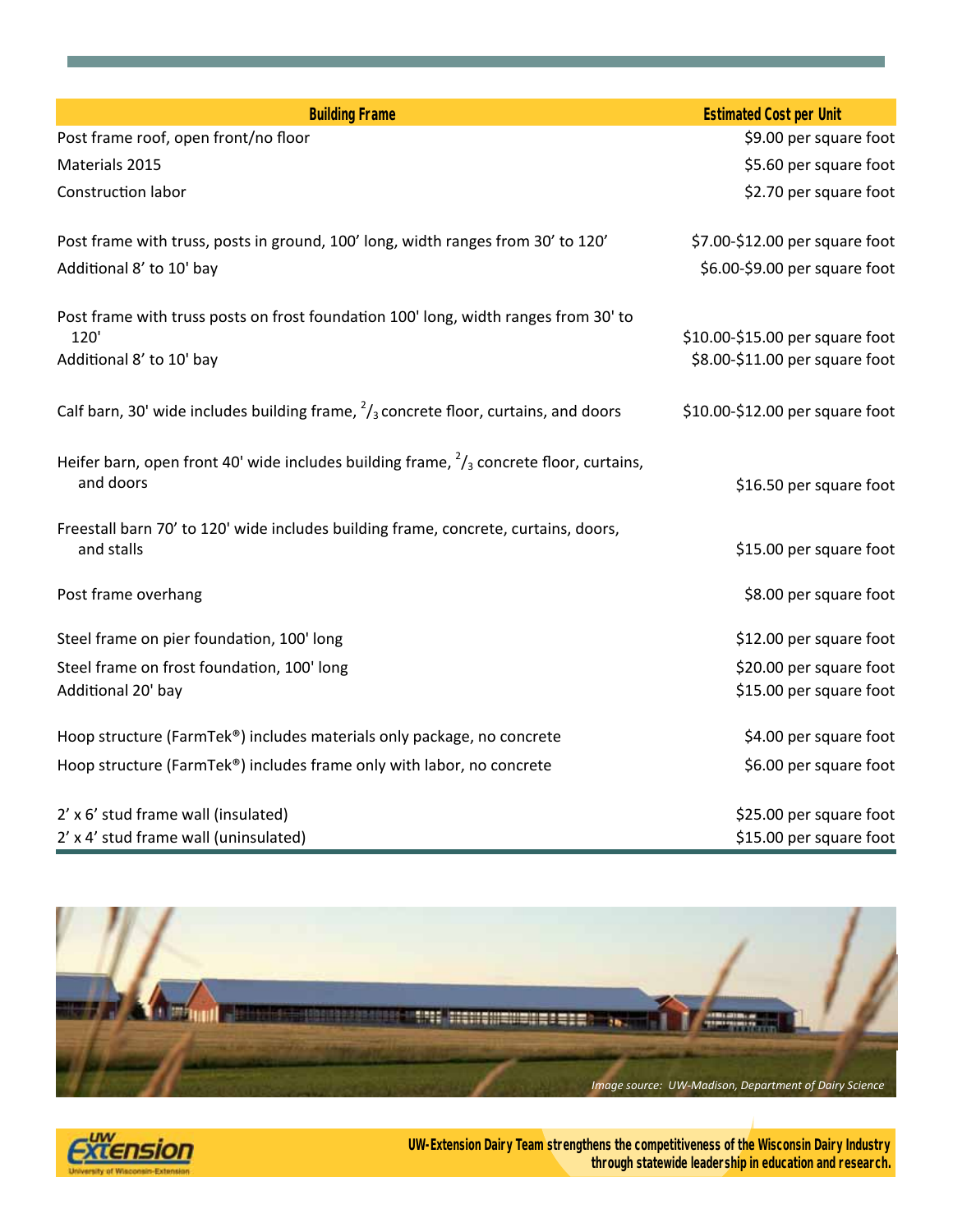Shade shelter pipe frame < 400 square foot \$3.00 per square foot < 1,600 square foot \$2.00 per square foot  $\leq$  3,600 square foot  $\leq$  3,600 square foot  $\leq$  10,000 square foot  $\leq$  10,000 square foot < 40,000 square foot \$1.25 per square foot Shade cloth, 16' roll \$0.22 per square foot Shade cloth panels, hemmed grommetted **\$0.40** per square foot

#### Windbreak shelter pipe frame, 10' high  $\blacklozenge$  by  $\blacklozenge$  and  $\blacklozenge$   $\blacklozenge$   $\blacklozenge$   $\blacklozenge$   $\blacklozenge$   $\blacklozenge$   $\blacklozenge$   $\blacklozenge$   $\blacklozenge$   $\blacklozenge$   $\blacklozenge$   $\blacklozenge$   $\blacklozenge$   $\blacklozenge$   $\blacklozenge$   $\blacklozenge$   $\blacklozenge$   $\blacklozenge$   $\blacklozenge$   $\blacklozenge$

| <b>Wall Sheething</b>                                         | <b>Estimated Cost per Unit</b> |
|---------------------------------------------------------------|--------------------------------|
| Painted steel corrugated                                      | \$1.00 per square foot         |
| Plastic corrugated flat panel (8mm thick)                     | \$1.50 per square foot         |
| Plastic, $\frac{1}{16}$ " corrugated                          | \$1.00 per square foot         |
| Plastic, $\frac{1}{8}$ " corrugated<br>\$1.75 per square foot |                                |
| Plastic, $\frac{1}{4}$ " corrugated                           | \$3.25 per square foot         |
| Polycarbonate                                                 | \$1.75 per square foot         |
| OSB, $\frac{1}{2}$ thick                                      | \$0.60 per square foot         |
|                                                               |                                |

| <b>Roof Insulation</b>                          | <b>Estimated Cost per Unit</b> |  |
|-------------------------------------------------|--------------------------------|--|
| <b>Bubble</b>                                   | \$0.50 per square foot         |  |
| 2" vinyl covered fiberglass, material only      | \$0.60 per square foot         |  |
| 2" vinyl covered fiberglass, labor and material | \$1.25 per square foot         |  |
| 1" foil covered rigid board                     | \$0.75 per square foot         |  |
| Dripex covering                                 | \$1.00 per square foot         |  |

| <b>Concrete Walls and Floors</b>                               | <b>Estimated Cost per Unit</b> |  |
|----------------------------------------------------------------|--------------------------------|--|
| 6" high curb with footing                                      | \$24.00 per linear foot        |  |
| 12" high curb with footing                                     | \$30.00 per linear foot        |  |
| 24" high curb with footing                                     | \$33.00 per linear foot        |  |
| 8" x 4' wall with footing                                      | \$56.00 per linear foot        |  |
| 8" x 5' wall with footing                                      | \$72.00 per linear foot        |  |
| 8" x 6' wall with footing                                      | \$87.00 per linear foot        |  |
| 8" x 8' wall with footing                                      | \$123.00 per linear foot       |  |
| 8" x 6" curb on top of flat work                               | \$2.50 per linear foot         |  |
| 8" x 1' curb on top of flat work                               | \$5.00 per linear foot         |  |
| 8" x 2' curb on top of flat work                               | \$10.00 per linear foot        |  |
| 5" flatwork #3 rebar $\binom{3}{8}$ " diameter), 18" on center | \$3.60 per square foot         |  |
| 5" flatwork #4 rebar $\binom{1}{2}$ " diameter), 18" on center | \$4.00 per square foot         |  |
| 4" concrete with welded wire mesh                              | \$2.75 per square foot         |  |
| Concrete, material only                                        | \$100 per cubic yard           |  |
| Concrete, labor and material                                   | \$200 per cubic yard           |  |
| Saw concrete                                                   | \$7.60 per linear foot         |  |
| Concrete flat work removal<br>\$1.80 per square foot           |                                |  |
|                                                                |                                |  |

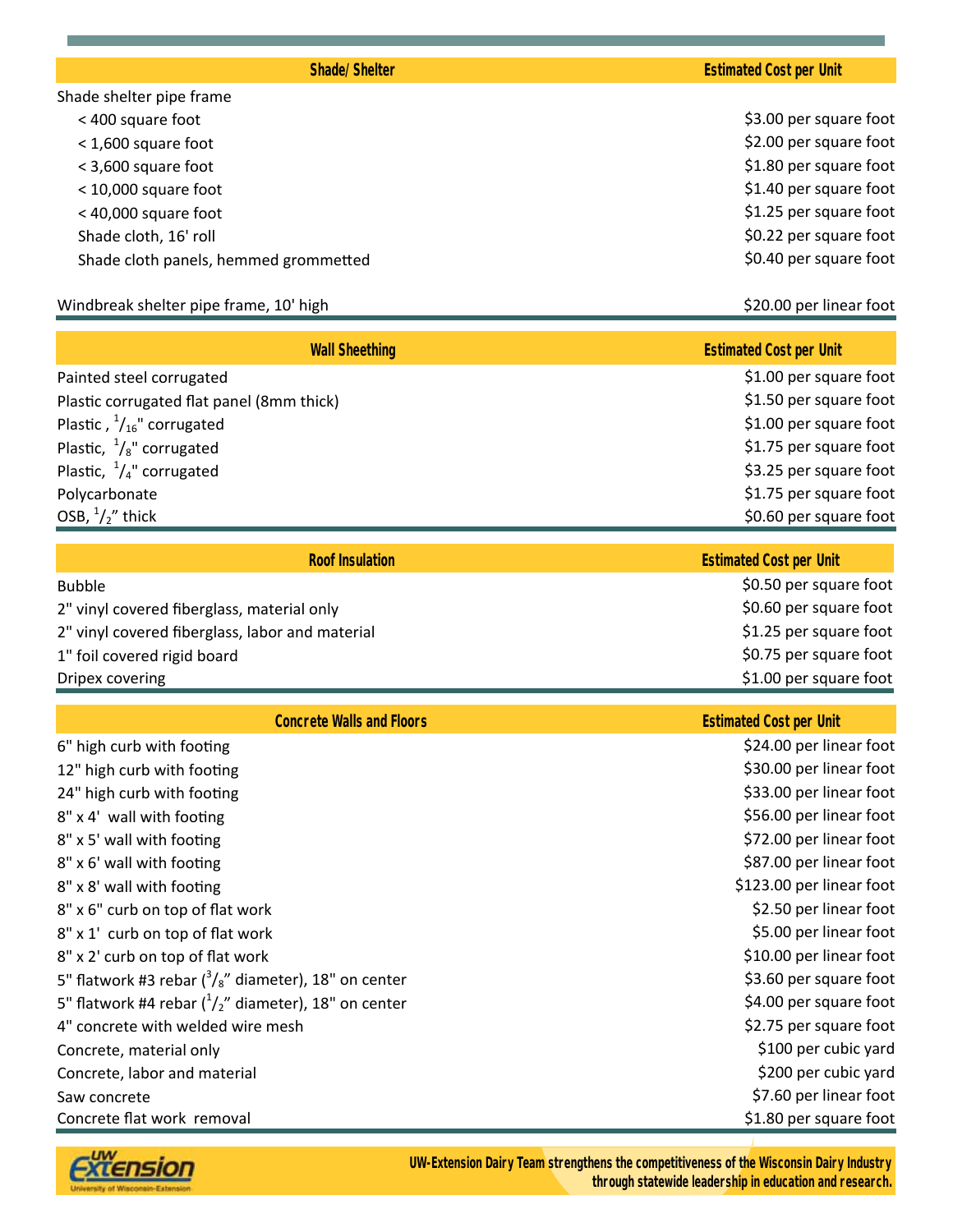| <b>Calf Pens</b>                       | <b>Estimated Cost per Unit</b> |  |
|----------------------------------------|--------------------------------|--|
| Calf pen 4' x 7', plastic              | \$500 each                     |  |
| Calf hutch, individual                 | \$250 each                     |  |
| Calf transition group hutch (4 calves) | \$650 each                     |  |
| Double pail holder                     | \$20 each                      |  |
| Pail                                   | $$10$ each                     |  |

| <b>Pens and Stall Work</b>             | <b>Estimated Cost per Unit</b> |
|----------------------------------------|--------------------------------|
| Freestall partition/neck rail          | $$100$ each                    |
| Rubber flooring, $\frac{1}{2}$ " thick | \$2.50 per square foot         |
| Fiberglass post and rod gates or fence | \$12.50 per linear foot        |
| Steel tube gates or fence              | \$7.50 per linear foot         |
| 4" x 7' galvanized steel post          | $$100$ each                    |
| 6" x 8" x 8' treated wood post         | \$54 each                      |
| Mattress                               | \$300-\$500 each               |

| <b>Feeding System</b>                                                              | <b>Estimated Cost per Unit</b> |
|------------------------------------------------------------------------------------|--------------------------------|
| Flat floor, 3' wide with 21" high curb, posts 10' on center, and feed rail barrier | \$30 per linear foot           |
| Precast concrete J-bunk                                                            | \$25 per linear foot           |
| Precast concrete H-bunk                                                            | \$25 per linear foot           |
| <b>Headlocks</b>                                                                   | \$40-\$45 per linear foot      |
| Diagonal bar feeder barrier                                                        | \$36 per linear foot           |
| Mechanical bunk feeder                                                             | \$100 per linear foot          |
| Mechanical conveyor                                                                | \$75 per linear foot           |
| Round bale feeder                                                                  | \$400 each                     |
| Feeder wagon on running gear, feed on both sides                                   | \$140 per linear foot          |
| Portable steel feed bunk, feed on both sides                                       | \$50 per linear foot           |

| <b>Feed Storage</b>                                                        | <b>Estimated Cost per Unit</b> |
|----------------------------------------------------------------------------|--------------------------------|
| Vertical silo                                                              | \$1.40 per cubic foot          |
| Horizontal silo concrete walls                                             | \$0.52 per cubic foot          |
| 5" concrete feed storage pad with #4 rebar $\binom{1}{2}$ ", 18" on center | \$4.00 per square foot         |
| Asphalt feed storage pad                                                   | \$2.30 per square foot         |
| Bulk feed bin                                                              |                                |
| 3 ton                                                                      | \$1,200 each                   |
| 6 ton                                                                      | \$1,500 each                   |
| 9 ton                                                                      | \$2,200 each                   |
| 12 ton                                                                     | \$3,000 each                   |

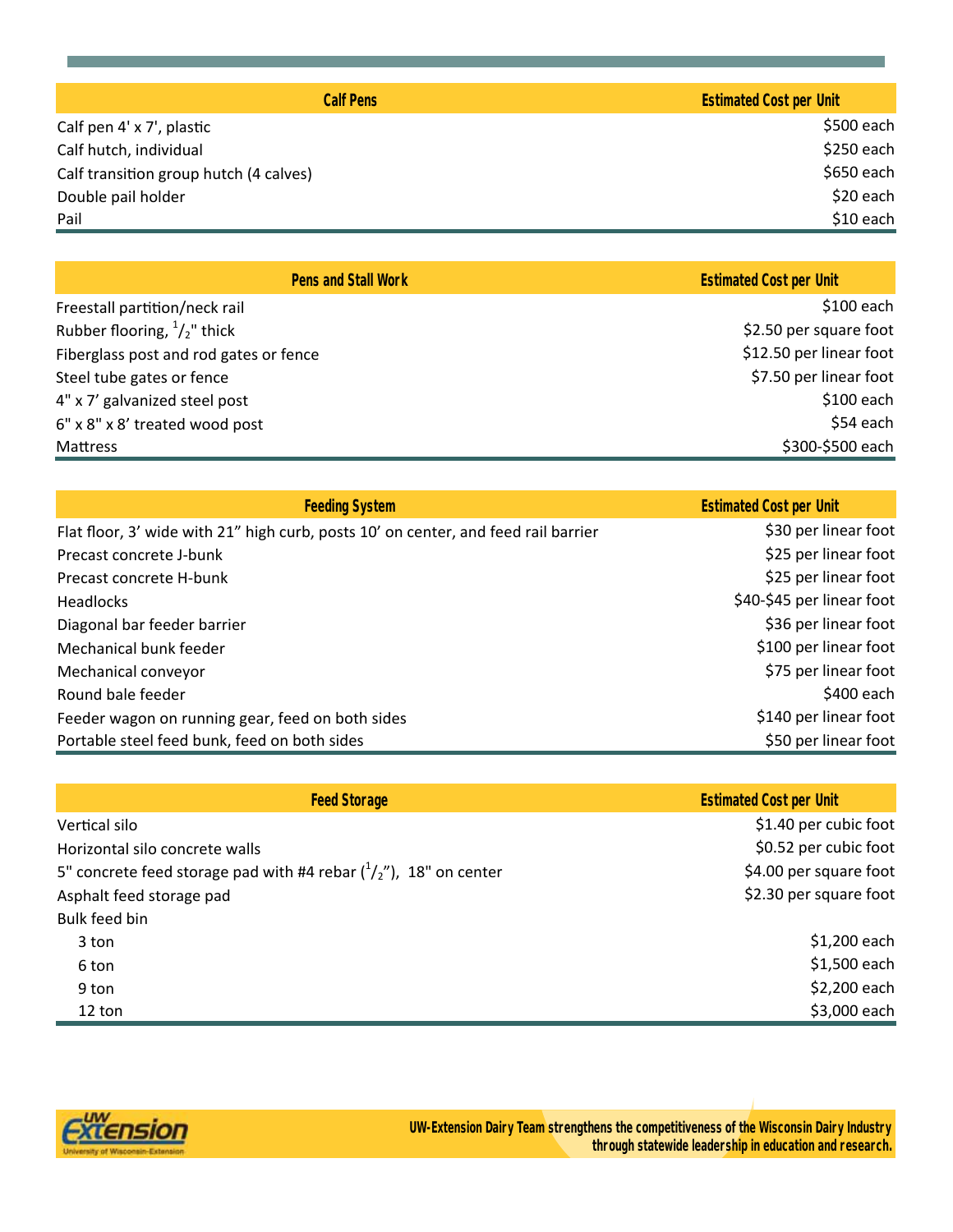| Doors                                 | <b>Estimated Cost per Unit</b> |  |
|---------------------------------------|--------------------------------|--|
| 3'x 7' personal door steel/fiberglass | \$400 each                     |  |
| Slider                                | \$5.00 per square foot         |  |
| Overhead                              | \$9.00 per square foot         |  |
| Door opener, large door               | \$800 each                     |  |
| Door opener, small door               |                                |  |
|                                       |                                |  |

| <b>Ventilation</b>                                          | <b>Estimated Cost per Unit</b> |  |
|-------------------------------------------------------------|--------------------------------|--|
| <b>Covered Ridge</b>                                        | \$10.00 per linear foot        |  |
| <b>Curtain Gathered</b>                                     |                                |  |
| 4' wide rollup                                              | \$13.50 per linear foot        |  |
| 6' wide rollup                                              | \$16.50 per linear foot        |  |
| 8' wide rollup                                              | \$18.00 per linear foot        |  |
| Welded wire panel protection for curtain                    | \$0.50 per square foot         |  |
| <b>Panel Fans</b>                                           |                                |  |
| 3' diameter panel fan                                       | \$500 each                     |  |
| 4' diameter panel fan                                       | \$700 each                     |  |
| <b>Exhaust Fans (in wall)</b>                               |                                |  |
| 12" diameter                                                | \$350 each                     |  |
| 18" diameter                                                | \$600 each                     |  |
| 24" diameter                                                | \$700 each                     |  |
| 36" diameter                                                | \$800 each                     |  |
| 48" diameter                                                | \$1,000 each                   |  |
| <b>Tunnel Ventilation Fans with Cone</b>                    |                                |  |
| 24" diameter                                                | \$650 each                     |  |
| 36" diameter                                                | \$1,300 each                   |  |
| 48" diameter                                                | \$1,500 each                   |  |
| Large Diameter 20' Paddle Fan (High Volume Low Speed, HVLS) | \$6,000 each                   |  |
| <b>Ceiling Fan 5' Diameter</b>                              | $$200$ each                    |  |
| <b>Positive Pressure Tube System</b>                        | <b>Estimated Cost per Unit</b> |  |

| Production of the cooperation of the cooperation of the cooperation of the cooperation of the cooperation of the cooperation of the cooperation of the cooperation of the cooperation of the cooperation of the cooperation of |                        | <u>Estimated cost per omit</u> |  |
|--------------------------------------------------------------------------------------------------------------------------------------------------------------------------------------------------------------------------------|------------------------|--------------------------------|--|
|                                                                                                                                                                                                                                | <b>Plastic Tube</b>    | Fan                            |  |
| 12" diameter                                                                                                                                                                                                                   | \$3.50 per linear foot | $$400$ each                    |  |
| 18" diameter                                                                                                                                                                                                                   | \$3.75 per linear foot | \$425 each                     |  |
| 24" diameter                                                                                                                                                                                                                   | \$4.00 per linear foot | \$500 each                     |  |
| 36" diameter                                                                                                                                                                                                                   | \$5.00 per linear foot | \$600 each                     |  |